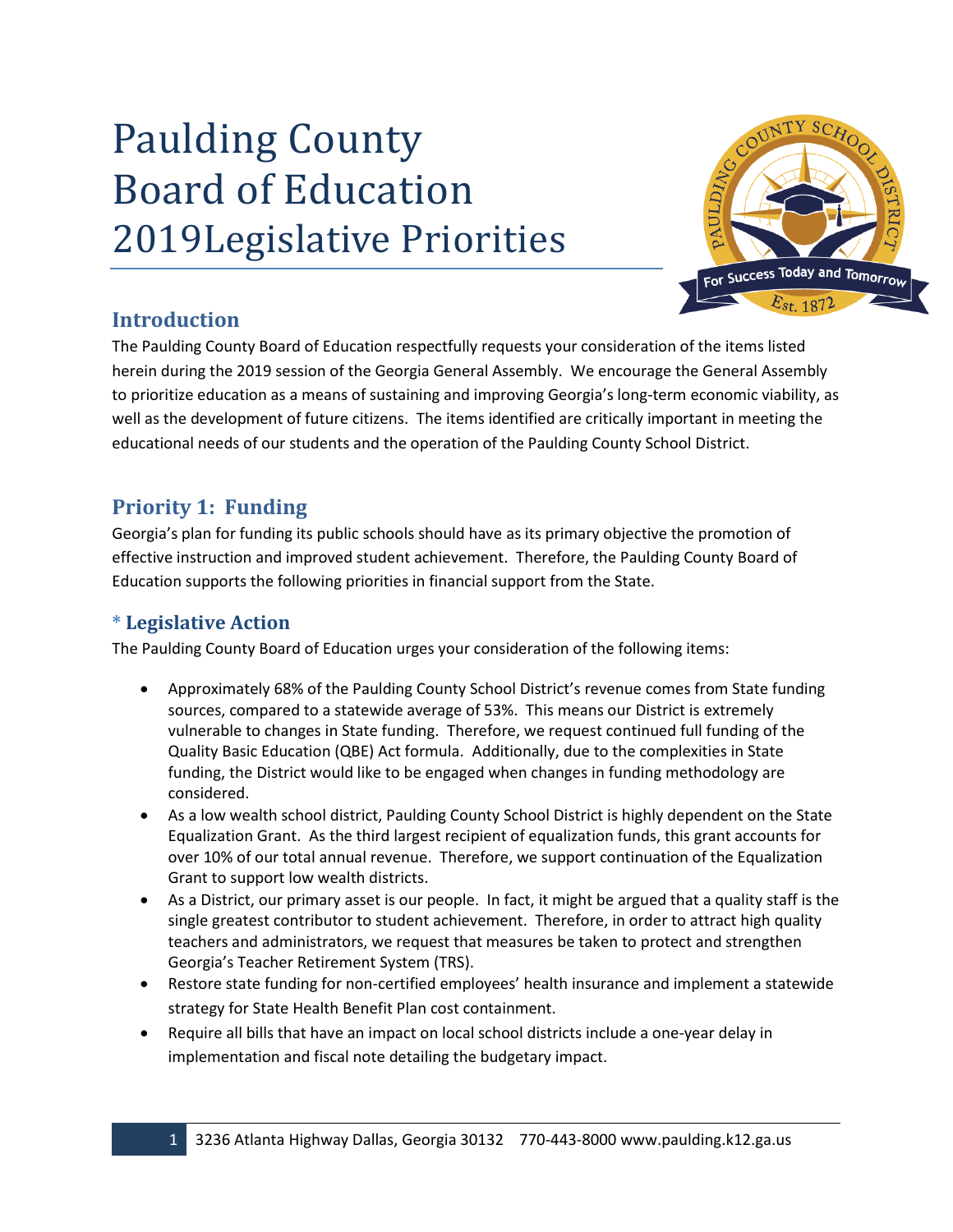## **\* Program Funding**

#### ✓ **Academic and Career Counseling and Opportunities**

The Paulding County Board of Education believes that academic and career counseling as well as options for post-secondary coursework are important to the success of students beyond graduation. Therefore, we support full funding of counseling services and student opportunities that will impact student graduation as well as student post-secondary decision making and participation. This includes funding *graduation coaches* to positively impact graduation rates, *aptitude tests* such as YouScience to positively guide students in post-secondary guidance, and *dual enrollment* opportunities to promote student post-secondary participation.

#### ✓ **School Based Instructional Technology Specialists, Infrastructure and Resources**

o The Paulding County Board of Education believes that use of instructional technology better prepares students for post-secondary opportunities and the 21st century work force. Therefore, we urge the General Assembly to fund school based instructional technology specialists and technology infrastructure and resources. Sufficient technology resources are critical to support the education of students in our digital age. Technology resources necessary to support our district come with a substantial cost for the appropriate infrastructure including network, hardware, equipment, systems, training and personnel. Therefore, we urge the General Assembly to include funding for technology budgets, providing for personnel, infrastructure and equipment considerations, for all state technology-based mandates.

## ✓ **Student Transportation**

o The Paulding County Board of Education urges full funding of the state's student transportation formula. For FY18, State funding only covered 9% of the cost to transport students to and from schools.

#### ✓ **School Safety**

o The Paulding County Board of Education believes safety and security of students is a first priority. Therefore, we urge the General Assembly to provide school districts with the appropriate resources to maintain a safe and secure environment for students.

#### ✓ **Student Physical, Mental and Behavioral Health**

o The Paulding County Board of Education believes funding is imperative for multiple student support systems, including the funding of appropriate school personnel to provide access to high quality academic, behavioral and mental health supports Student health, including mental health, is an important factor in academic achievement. Therefore, we support an increase in funding for nursing and mental health. For FY18, State funding only covered 39% of the Paulding County School District's Nursing Budget.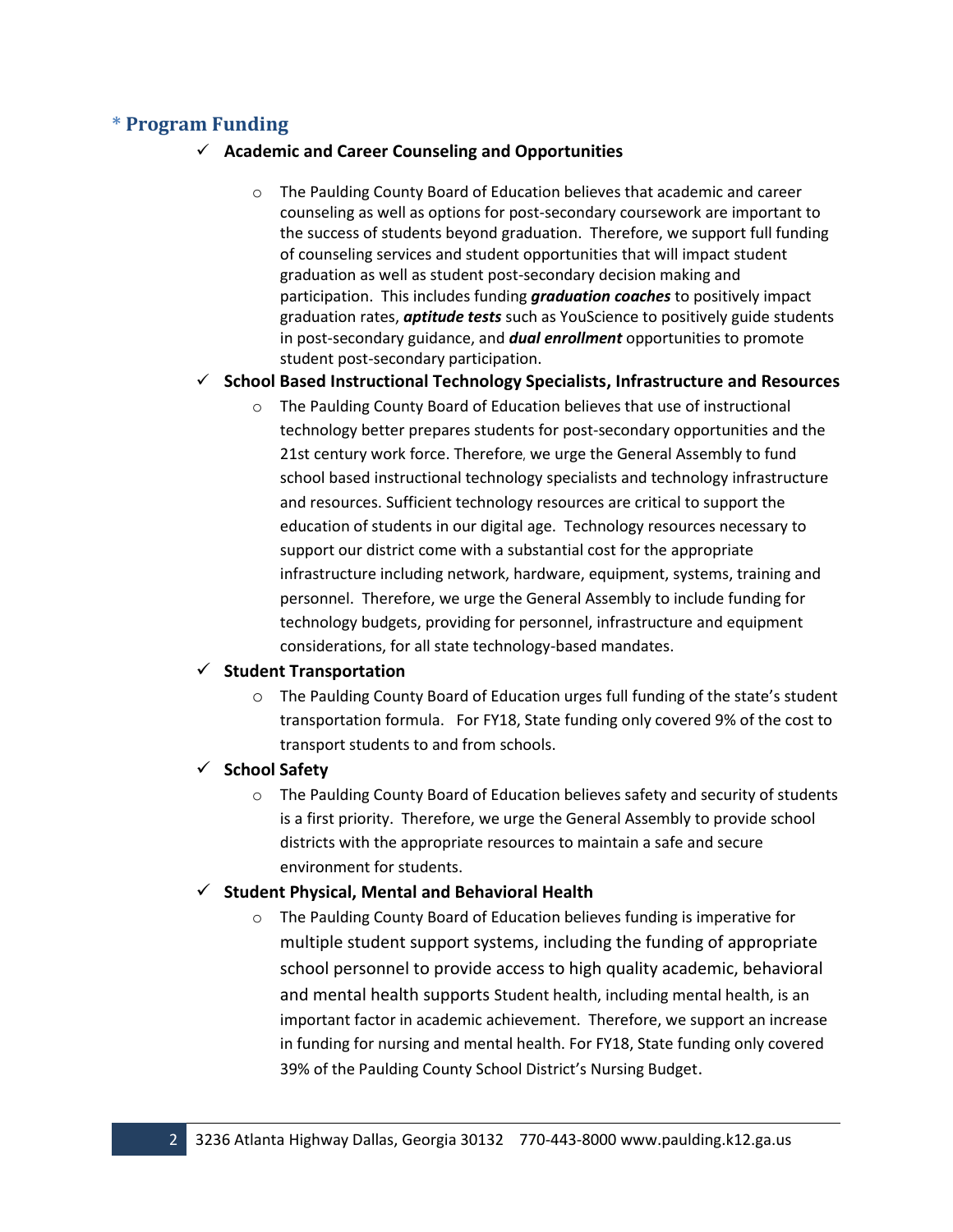### ✓ **Virtual Education**

- $\circ$  The Paulding County Board of Education urges funding for the expansion of virtual education, innovative educational opportunities, instructional resources and technology infrastructure for 21<sup>st</sup> century classrooms.
- ✓ **Maintaining Highly Qualified Staff**
	- o The Paulding County Board of Education supports addressing the long-term shortage of teachers in our classrooms by permitting retired educators to serve children full-time without losing their retirement benefit if they agree to pay a percentage of their salaries to TRS.

## **Priority 2: Improvement of Student Achievement**

Student learning should be the focus of every initiative to strengthen public education in Georgia. The following issue is critical to the quality of our schools and the improvement of student achievement in our district.

## **\* Accountability for Improved Student Learning**

Educators should be fully involved in continued refinement of the state's educational accountability plan. An accountability plan should stress support for system and school initiatives to improve student achievement. Any accountability requirements imposed by the state should be coordinated with criterion-referenced tests that measure appropriate content standards for the K-12 curriculum. The determination of acceptable student performance should not be based on a single measure or indicator; rather, such determination should be made based on multiple measures using a model that will credit both students and their teachers for the students' academic growth during a school year. Test scores for sub-groups of students, when used to determine school and/or system performance, should be used only when the sample size is large enough to be deemed statistically significant. Growth targets for schools should be determined by utilizing district subgroup numbers vs. school subgroup numbers. These targets should be based on a multiple year average to account for variations in subgroup numbers from year to year. Norm-referenced tests should play no role in a plan of educational accountability.

# **Priority 3: Maintain Local Control of Public Education**

We request that you support the responsibility of local boards of education to govern local public schools, including such matters as setting local millage rates, determining how funds are spent for the education of children, and establishing school calendars. The establishment of the annual school-year calendar, including starting and ending dates and the establishment of the instructional day, should result solely with local boards of education. Given the diverse communities and needs throughout our state, it is our belief that these and other decisions are best made by elected officials closest to the individuals they represent.

The Paulding County School District supports the Vision for Public Education, published by the Georgia School Boards Association and Georgia School Superintendents Association, as a vehicle to raise